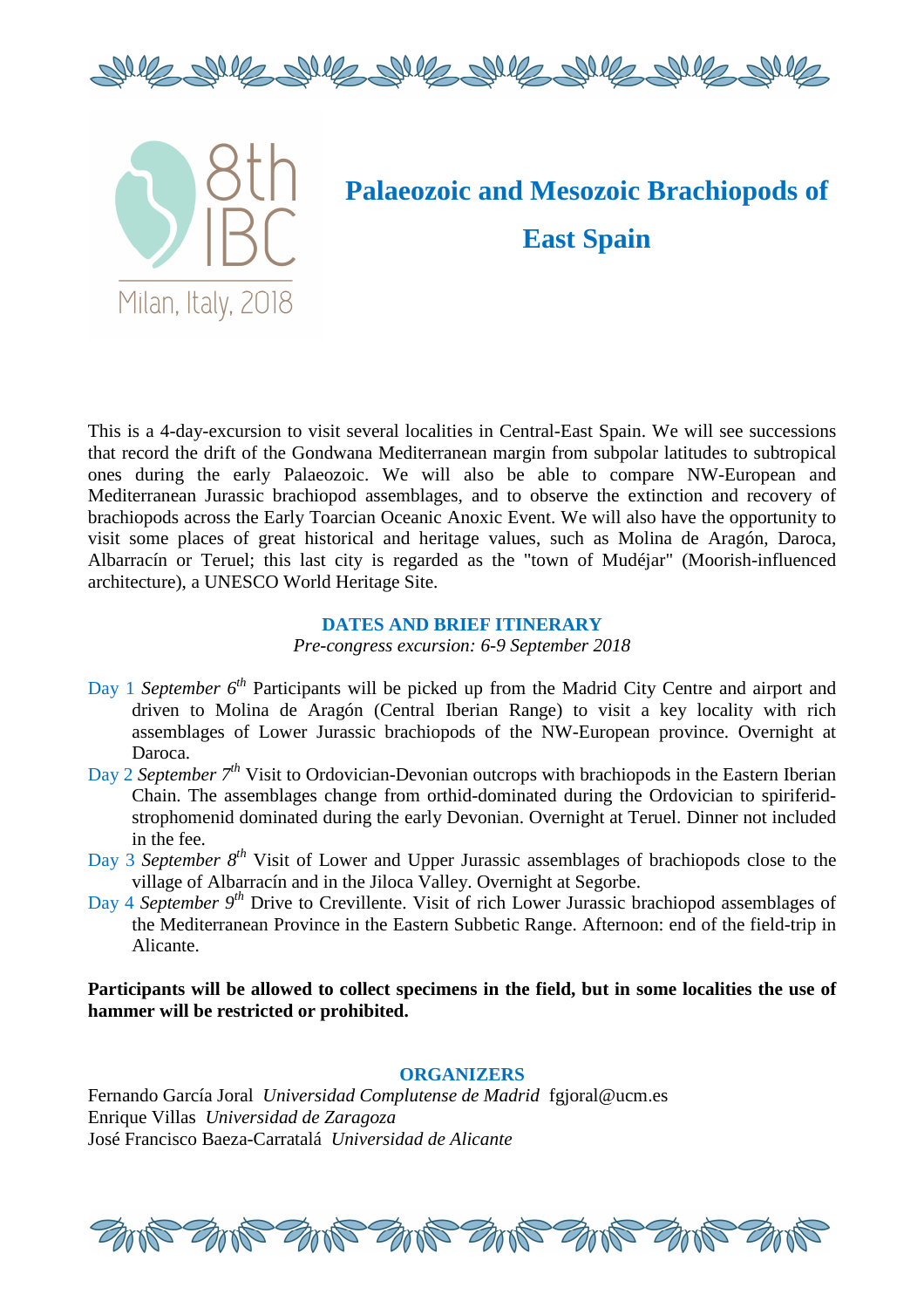

# **DEPARTURE PLACE**

Madrid City Centre at 10:00 a.m. and Barajas Airport at 11:30 a.m. (approx.)

# **RETURN PLACE**

Alicante (San Juan Beach). For the participants who will stay overnight in Alicante and take their flight to Milano on Monday, the organizers can arrange room reservation with special fee for Sunday night at the University Hotel ( $\epsilon$  60.50 for a double room,  $\epsilon$  51.55 if single use, breakfast included). Please note that September is still high season in the Mediterranean region and Alicante is a very touristic city, so please make your reservations of both flights and hotels as soon as possible.

#### **EXCURSION FEE AND DEADLINES**

January  $31<sup>st</sup>$ , 2018: pre-registration on the website April 30<sup>th</sup>, 2018: **payment of 580 euro in double room, 700 euro in single room.** 

Excursion fee will include a guide book (field guide that will include besides the scientific information, city maps and information about restaurants in Teruel, Segorbe and Alicante and touristic main interest points of the visited localities), transportation by bus, accommodation and breakfast for three nights, all mid-day meals and the dinners of the first and third days (Thursday  $6<sup>th</sup>$ and Saturday  $8<sup>th</sup>$ ).

Only a limited number of single rooms is available. So please specify in advance if you need a single room.

#### **ACCOMMODATION**

Accommodation will be in 3-star category hotels, both double and single rooms are available

### **TRANSPORTATION**

Bus. There will be also one or two support cars.

#### **NUMBER OF PARTICIPANTS**

10–25 participants

#### **PHYSICAL DIFFICULTY**

Most localities will be of easy access, but there will be also short climbs. Trekking equipment is recommended.

**Neither the organizers nor the field excursion leaders can offer insurance covering illness or injury for individuals. Participants are advised to take out their own personal health and travel insurance for their trip.**

**The Conference organizers cannot accept liability for personal accidents or loss of or damage to private property of participants, either during or indirectly arising from the field trips.** 

#### **CONDITIONS**

Weather can be hot (over 30<sup>°</sup> C). Sunscreen cream and hat are strongly recommended. Storms are also possible.